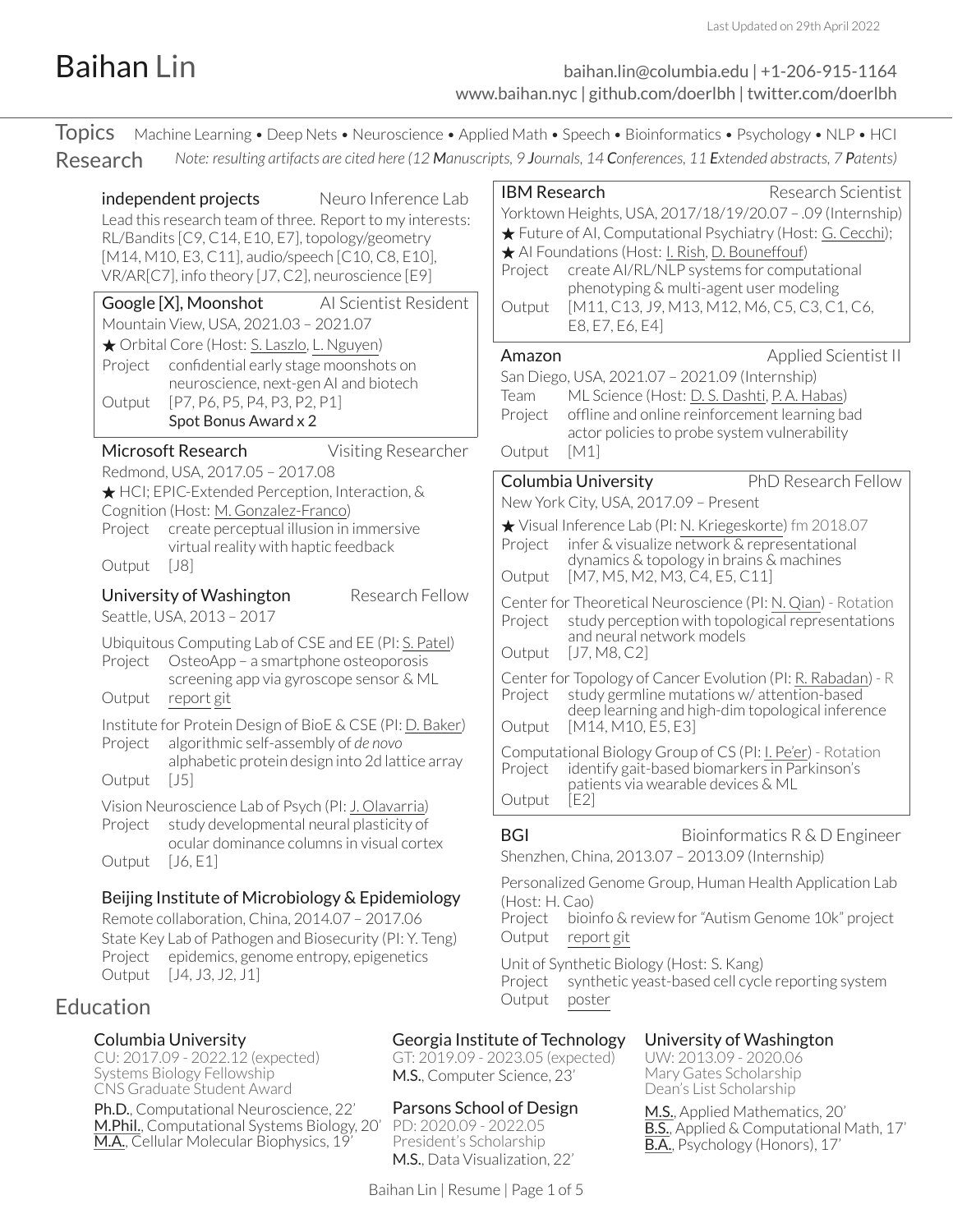# Patents

- [P7] G. Honke, Baihan Lin, and A. Thubagere, 2021. U.S. Patent Application 17/574,915 (Google X-52201).
- [P6] G. Honke, Baihan Lin, and A. Thubagere, 2021. U.S. Patent Application 17/574,834 (Google X-52200).
- [P5] S. Laszlo, K. Buchanan, and Baihan Lin, 2021. U.S. Patent Application 17/547,107 (Google X-52143).
- [P4] S. Laszlo, L. Nguyen, and Baihan Lin, 2021. U.S. Patent Application 17/550,506 (Google X-52191).
- [P3] S. Laszlo, L. Nguyen, and Baihan Lin, 2021. U.S. Patent Application 17/559,641 (Google X-52192).
- [P2] S. Laszlo, L. Nguyen, Baihan Lin, J. Watson, and G. Honke, 2021. U.S. Patent Application 17/557,618 (Google X-52189).
- [P1] S. Laszlo, L. Nguyen, and Baihan Lin, 2021. U.S. Patent Application 17/564,536 (Google X-52190).

### Manuscripts or Preprints

- [M14] Baihan Lin\*, "Single-cell topological simplicial analysis reveals higher-order cellular complexity," *Under review in FEBS Letters*, 2022.
- [M13] Baihan Lin\*, G. Cecchi, and D. Bouneffouf, "Deep annotation of therapeutic working alliance in psychotherapy," *arXiv, Under review in Conference of the International Speech Communication Association (INTERSPEECH)*, 2022.
- [M12] Baihan Lin\*, D. Bouneffouf, G. Cecchi, and R. Tejwani, "Neural topic modeling of psychotherapy sessions," *arXiv, Under review in Conference of the International Speech Communication Association (INTERSPEECH)*, 2022.
- [M11] Baihan Lin\*, D. Bouneffouf, and G. Cecchi, "Online learning in iterated prisoner's dilemma to mimic human behavior," *arXiv, Under review in Pacific Rim International Conference on Artificial Intelligence (PRICAI)*, 2022.
- [M10] Baihan Lin\*, "Topological data analysis in time series: temporal filtration and application to single-cell genomics," *Under review in IEEE Visualization Conference (IEEE VIS)*, 2022.
- [M9] Baihan Lin\*, "Translational standards for scalable and cloud-based neuroscience research and development," *In submission to Conference on Neural Information Processing Systems(NeurIPS)*, 2022.
- [M8] Baihan Lin\*, "A note on estimating MDL in neural networks," *In submission to Neural Computation*, 2022.
- [M7] Baihan Lin and N. Kriegeskorte\*, "Adaptive geo-topological independence criterion," *arXiv*, 2018.
- [M6] D. Bouneffouf\*, O.Alkan, R. Feraud, and Baihan Lin, "Multi-armed bandit with sparse and noisy feedback,"*In prep*, 2022.
- [M5] Baihan Lin and N. Kriegeskorte\*, "The Topology and Geometry of Brain Representations," *In prep*, 2023.
- [M4] Baihan Lin and N. Kriegeskorte\*, "Representational dynamics of neural data: a comparative study," *In prep*, 2023.
- [M3] Baihan Lin and N. Kriegeskorte\*, "Representational geometry of low-level vision in mouse brain," *In prep*, 2023.
- [M2] J. van den Bosch, H. Schuett, T. Golan, B. Peters, Baihan Lin, J. Carlin, I. Charest, J. Diedrichsen, N. Kriegeskorte, and M. Mur, "Representational similarity analysis 3.0 in Python," *In prep*, 2022.
- [M1] Baihan Lin\*, "Robust machine learning with reinforcement learning adversarial vulnerability probing," *In prep*, 2022.

### Peer-Reviewed Journals

- [J9] Baihan Lin\*, D. Bouneffouf, and G. Cecchi, "Predicting human decision making in psychological tasks with recurrent neural networks," *PLOS ONE*, 2022.
- [J8] C. Berger, Baihan Lin, B. Lenggenhager, J. Lanier, and M. Gonzalez-Franco\*, "Follow your nose: extended arm reach after Pinocchio illusion in virtual reality," *Frontiers in Virtual Reality*, vol. to appear, 2022.
- [J7] Baihan Lin\*, "Regularity Normalization: Neuroscience-Inspired Unsupervised Attention across Neural Network Layers," *Entropy*, vol. 24, no. 1, 2022.
- [J6] A. Andelin, Z. Doyle, R. Laing, J. Turecek, Baihan Lin, and J. Olavarria\*, "Influence of ocular dominance columns and patchy callosal connections on binocularity in lateral striate cortex: long Evans vs. albino rats," **Journal of Comparative Neurology**, vol. 528, no. 4, pp. 650–663, 2020.
- [J5] Z. Chen, M. Johnson, J. Chen, M. Bick, S. Boyken, Baihan Lin, J. De Yoreo, J. Kollman, D. Baker\*, and F. DiMaio\*, "Selfassembling 2D Arrays with *de novo* protein building blocks," *Journal of the American Chemical Society*, vol. 141, no. 22, pp. 8891–8895, 2019.
- [J4] Y. Teng<sup>\*</sup>, D. Bi, G. Xie, Y. Jin, Y. Huang, Baihan Lin, X. An, D. Feng, and Y. Tong, "Dynamic forecasting of Zika epidemics using Google Trends," *PLOS ONE*, vol. 12, no. 1, p. e0165085, 2017.
- [J3] Y. Teng\*, D. Bi, G. Xie, Y. Jin, Y. Huang, Baihan Lin, X. An, Y. Tong, and D. Feng, "Model-informed risk assessment for Zika virus outbreaks in the Asia-Pacific regions," *Journal of Infection*, vol. 74, no. 5, pp. 484–491, 2017.
- [J2] Y. Teng\*, S. Liu, X. Guo, S. Liu, Y. Jin, T. He, D. Bi, P. Zhang, Baihan Lin, X. An, *et al.*, "An integrative analysis reveals a central roleofP53activationviaMDM2inZika virus infectioninducedcelldeath," *FrontiersinCellular and InfectionMicrobiology*, vol. 7, p. 327, 2017.
- [J1] Y. Teng\*, Y. Wang, X. Zhang, W. Liu, H. Fan, H. Yao, Baihan Lin, P. Zhu, *et al.*, "Systematic genome-wide screening and prediction of microRNAs in EBOV during the 2014 Ebolavirus outbreak," *Nature Scientific Reports*, vol. 5, p. 9912, 2015. Baihan Lin | Resume | Page 2 of [5](#page-4-0)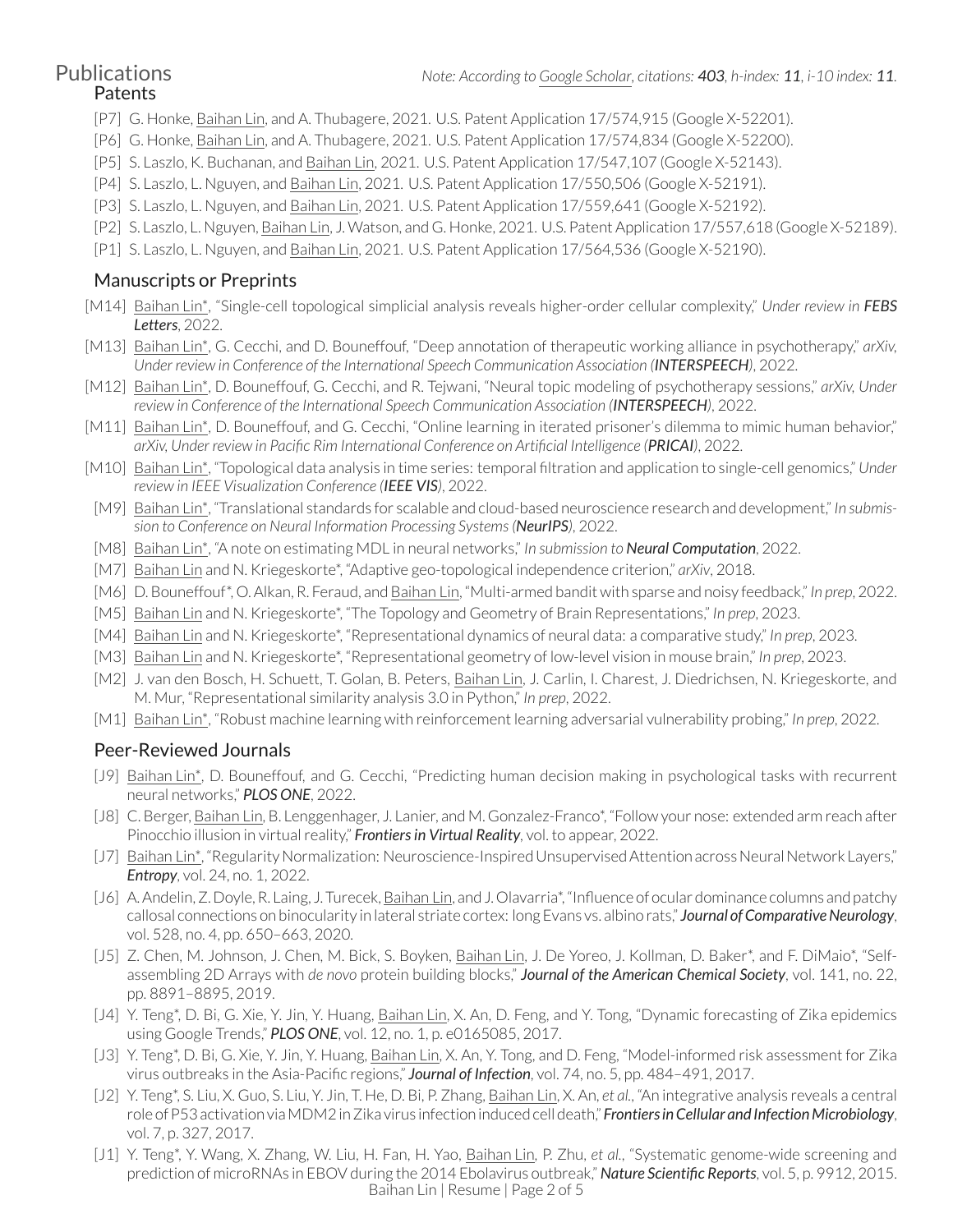### Peer-Reviewed Conference Proceedings

- [C14] Baihan Lin\*, "Evolutionary multi-armed bandits with genetic thompson sampling," in *Proceeding of IEEE Congress on Evolutionary Computation (IEEE CEC)*, (Padua, Italy), July 2022.
- [C13] Baihan Lin\* and D. Bouneffouf, "Optimal epidemic control as a contextual combinatorial bandit with budget," in *Proceeding of IEEE International Conference on Fuzzy Systems(FUZZ-IEEE)*, (Padua, Italy), July 2022.
- [C12] Baihan Lin\*, D. Bouneffouf, and G. Cecchi, "Predicting human decision making with LSTM," in *Proceeding of International Joint Conference on Neural Networks(IJCNN)*, (Padua, Italy), July 2022.
- [C11] Baihan Lin\*, "Geometric and topological inference for deep representations of complex networks," in *Proceeding of The Web Conference (WWW)*, (Lyon, France), April 2022.
- [C10] Baihan Lin\* and X.Zhang,"Speaker diarization as a fully online banditlearning probleminMiniVox,"in *Proceeding of Asian Conference on Machine Learning (ACML)*, (Bangkok, Thailand), November 2021.
- [C9] Baihan Lin\*, "Online semi-supervised learning in contextual bandits with episodic reward," in *Proceeding of Australasian Joint Conference on Artificial Intelligence (AJCAI)*, (Canberra, Australia), November 2020.
- [C8] Baihan Lin\* and X. Zhang, "VoiceID on the fly: a speaker recognition system that learns from scratch," in *Proceeding of Conference of the International Speech Communication Association (INTERSPEECH)*, (Shanghai, China), October 2020.
- [C7] Baihan Lin\*, "Keep it real: a window to real reality in virtual reality," in *Proceeding of International Joint Conference on Artificial Intelligence (IJCAI)*, (Yokohama, Japan), July 2020.
- [C6] Baihan Lin\*, D. Bouneffouf, and G. Cecchi, "Models of human behavioral agents in bandits, contextual bandits, and RL," in Proceeding of International Joint Conference on Artificial Intelligence (IJCAI) Workshop on Human Brain and Artificial Intel*ligence (HBAI)*, (Yokohama, Japan), July 2020.
- [C5] Baihan Lin\*, G. Cecchi,D.Bouneffouf, J.Reinen, and I.Rish,"Astory oftwo streams: reinforcementlearningmodels from human behavior and neuropsychiatry," in *Proceeding of International Conference on Autonomous Agents and Multiagent Systems(AAMAS)*, (Auckland, New Zealand), May 2020.
- [C4] Baihan Lin, M. Mur, T. Kietzmann, and N. Kriegeskorte\*, "Visualizing representational dynamics with multidimensional scaling alignment," in *Proceeding of Conference on Cognitive Computational Neuroscience (CCN)*, (Berlin, Germany), September 2019.
- [C3] Baihan Lin\*, D. Bouneffouf, and G. Cecchi, "Split Q learning: reinforcement learning with two-stream rewards," in *Proceeding of International Joint Conference on Artificial Intelligence (IJCAI)*, (Macao, China), August 2019.
- [C2] Baihan Lin\*, "Neural networks as model selection with incremental MDL normalization," in *Proceeding of International* Joint Conference on Artificial Intelligence (IJCAI) Workshop on Human Brain and Artificial Intelligence (HBAI), (Macao, China), August 2019.
- [C1] Baihan Lin\*, D. Bouneffouf, G. A. Cecchi, and I. Rish, "Contextual bandit with adaptive feature extraction," in *Proceeding* of IEEE International Conference on Data Mining (IEEE ICDM) Workshop on Data Science and Big Data Analytics (DSBDA), (Singapore), November 2018.

### Peer-Reviewed Extended Abstracts

- [E11] Baihan Lin\*, "Industrial insights and perspectives into translational neuroscience," in *Annual Meeting of Society for Neuroscience (SFN) Symposium*, (San Diego, USA), September 2022.
- [E10] Baihan Lin\*, "Reinforcement learning and bandits for speech and language processing," in *Conference of the International Speech Communication Association (INTERSPEECH) Tutorial*, (Incheon, Korea), September 2022.
- [E9] Baihan Lin\*, "Xneuro: unified neural data interface for scalable model inference," in *Annual Meeting of Cognitive Neuroscience Society (CNS)*, (San Francisco, CA), April 2022.
- [E8] Baihan Lin\*, D. Bouneffouf, and G. Cecchi, "Online learning in iterated prisoner's dilemma to mimic human behavior," in *International Conference on Learning Representations (ICLR) Workshop on Gamification and Multiagent Solutions (GMS)*, (Virtual), April 2022.
- [E7] Baihan Lin\* and D. Bouneffouf, "Reinforcement learning and bandits for computer vision," in *IEEE Winter Conference on Applications of Computer Vision (WACV) Tutorial*, (Waikoloa, USA), January 2022.
- [E6] Baihan Lin\*, D. Bouneffouf, J. Reinen, I. Rish, and G. Cecchi, "Reinforcementlearning models of human behavior: reward processing in mental disorders," in *Conference on Neural Information Processing Systems (NeurIPS) Workshop on Biological and Artificial Reinforcement Learning (BARL)*, (Vancouver, Canada), December 2019.
- [E5] Baihan Lin\*,R.Rabadan, andN.Kriegeskorte,"What about higher-order cellular complexity? An inquirywith topological simplicial analysis,"in*Conference onNeural Information Processing Systems(NeurIPS)Workshop on Learning MeaningfulRepresentations of Life (LMRL)*, (Vancouver, Canada), December 2019.

Baihan Lin | Resume | Page 3 of [5](#page-4-0)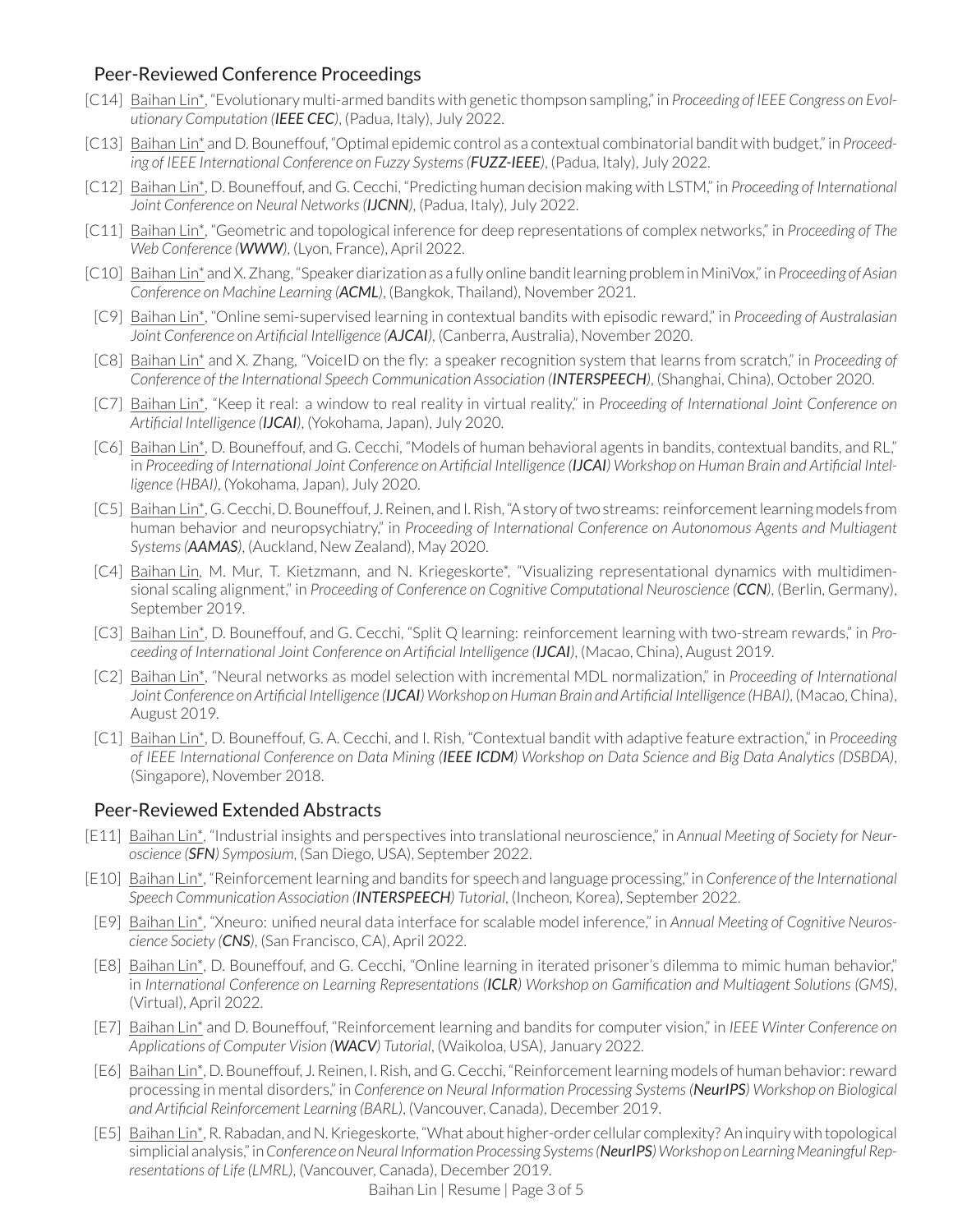- [E4] Baihan Lin\*, "Modeling neurological and psychiatric disorders with reward biased Reinforcement Learning Models," in *Technology in Psychiatry Summit (TIPS)*, (Boston, USA), October 2019.
- [E3] Baihan Lin\*, "Cliques of single-cell RNA-seq profiles reveal insights into cell ecology during development and differentiation," in *International Conference on Intelligent Systemsfor Molecular Biology (ISMB)*, (Basel, Switzerland), July 2019.
- [E2] A. Bukkittu, Baihan Lin, T. Vu, and I. Pe'er\*, "Parkinson's disease digital biomarker discovery with optimized transitions and inferred Markov emissions," in *International Conference on Research in Computational Molecular Biology (RECOMB) Conference on Regulatory & Systems Genomics*, (New York, NY), Nov 2017.
- [E1] Baihan Lin, A. Andelin, and J. Olavarria\*, "Ocular dominance columns in rat : a qualitative model to analyze deprivationinduced cortical plasticity," in *NeuroFutures Conference*, (Seattle, WA), June 2016.

### Technical Skills

#### Languages:

| Python, Matlab, Java, JS, Bash, |
|---------------------------------|
| $R, C/C++, Perl, HtmI, CSS, C#$ |

Platforms: G3, HPC, AWS, MPI, Android

### GitHub Codes *Note: Industry-related and private repositories are not referenced here.*

|         |                 | inote: industry-related and private repositories dre not referenced nere. |          |                    |                   |                         |  |
|---------|-----------------|---------------------------------------------------------------------------|----------|--------------------|-------------------|-------------------------|--|
| since   | at              | for                                                                       | type     | language           | more              | note                    |  |
| 2021.05 | my own interest | $\bigstar$ BanditZoo                                                      | original | Python             | repo arXiv        | FUZZ 2022, CEC 2022     |  |
| 2020.08 | ePsych@IBM      | HumanLSTM                                                                 | original | Python             | repo arXiv        | PLOS ONE, IJCNN 2022    |  |
| 2020.04 | ePsych @ IBM    | $\bigstar$ dilemmaRL                                                      | original | Python/Bash        | repo arXiv        | ICLR 2022 Workshop      |  |
| 2020.01 | my own interest | $\star$ V2R: Virtual-to-Real Mirror                                       | original | Python             | repo arXiv        | <b>IJCAI 2020</b>       |  |
| 2020.01 | my own interest | $\bigstar$ MiniVox                                                        | original | Matlab             | repo arXiv demo   | INTERSPEECH 2020        |  |
| 2019.12 | my own interest | $\bigstar$ BerlinUCB                                                      | original | Matlab             | repo arXiv        | AJCAI 2020              |  |
| 2019.10 | NKLab@CU        | $\bigstar$ RSAToolbox                                                     | group    | Python             | repo arXiv doc    | CCN 2019                |  |
| 2019.02 | my own interest | ★ Unsupervised_Attention                                                  | original | Python             | repo arXiv        | HBAI 2019, Entropy 2022 |  |
| 2018.09 | ePsych@IBM      | $\bigstar$ mentalRL                                                       | original | Python/Bash        | repo arXiv demo   | <b>AAMAS 2020</b>       |  |
| 2018.06 | RRLab@CU        | Sequence Attention Classifier                                             | original | Python/Bash        | repo doc          |                         |  |
| 2018.04 | NKLab@CU        | $\bigstar$ AGTIC                                                          | original | Matlab             | repo arXiv        |                         |  |
| 2018.04 | RRLab@CU        | <b>scTSA</b>                                                              | original | Matlab/Java/Bash   | repo doc          | <b>ISMB 2019</b>        |  |
| 2017.12 | ePsych @ IBM    | $\bigstar$ ABaCoDE                                                        | original | Matlab             | repo arXiv        | <b>ICDMW 2018</b>       |  |
| 2017.03 | UbiComp @ UW    | OsteoApp                                                                  | original | Bash/Python/Matlab | repo doc          |                         |  |
| 2016.11 | HOLab @ UW      | RNAi CME dynamics                                                         | original | Matlab             | repo doc          |                         |  |
| 2016.07 | JOLab @ UW      | Quanti Patch                                                              | original | Java               | repo doc          | J. Comp. Neurol. 2020   |  |
| 2016.07 | HQLab@UW        | Gene Regulatory Network                                                   | original | R/Matlab           | repo              |                         |  |
| 2016.07 | HQLab@UW        | DNA_polymer_dynamics                                                      | original | Matlab             | repo              |                         |  |
| 2016.04 | DBLab@UW        | protein self assembly scripts                                             | original | Bash/Python/C/Perl | repo              | J. Am. Chem. Soc. 2019  |  |
| 2016.04 | JOLab@UW        | Intan ephys stats                                                         | original | Matlab             | repo doc          |                         |  |
| 2016.04 | YTLab@BIME      | Ebola GUI SL; Ebola bat model                                             | original | Matlab/R           | repo1 repo2 doc   |                         |  |
| 2015.11 | DBLab@UW        | bc_wc2dm; bp_solver; bp_creator                                           | original | Java               | repo1 repo2 repo3 |                         |  |
| 2015.10 | DBLab@UW        | ABEGO solver                                                              | original | Java/Perl          | repo              |                         |  |
| 2014.08 | YTLab@BIME      | protein_seq_mutual_info                                                   | original | Java               | repo              |                         |  |
| 2014.06 | JOLab @ UW      | $\bigstar$ Patch Processor 2.0                                            | original | Java               | repo doc demo     | NeuroFutures 2016       |  |
| 2014.01 | CompNeuro @ UW  | neuron_tuning; RC_HH_model                                                | original | Matlab             | repo1 repo2 doc   |                         |  |
| 2013.09 | HHAL @ BGI      | Autism_Genome_QC_adapter                                                  | modify   | Perl               | repo              |                         |  |
| 2013.08 | HHAL @ BGI      | Autism Genome QC nactg stats                                              | original | Perl               | repo              |                         |  |

Tools:

Tensorflow, PyTorch, Keras, JAX, SQL/NoSQL Engineering:

Neuroimage, SynBio

IoT, Unity, Fabrication, EPhys,

Baihan Lin | Resume | Page 4 of [5](#page-4-0)